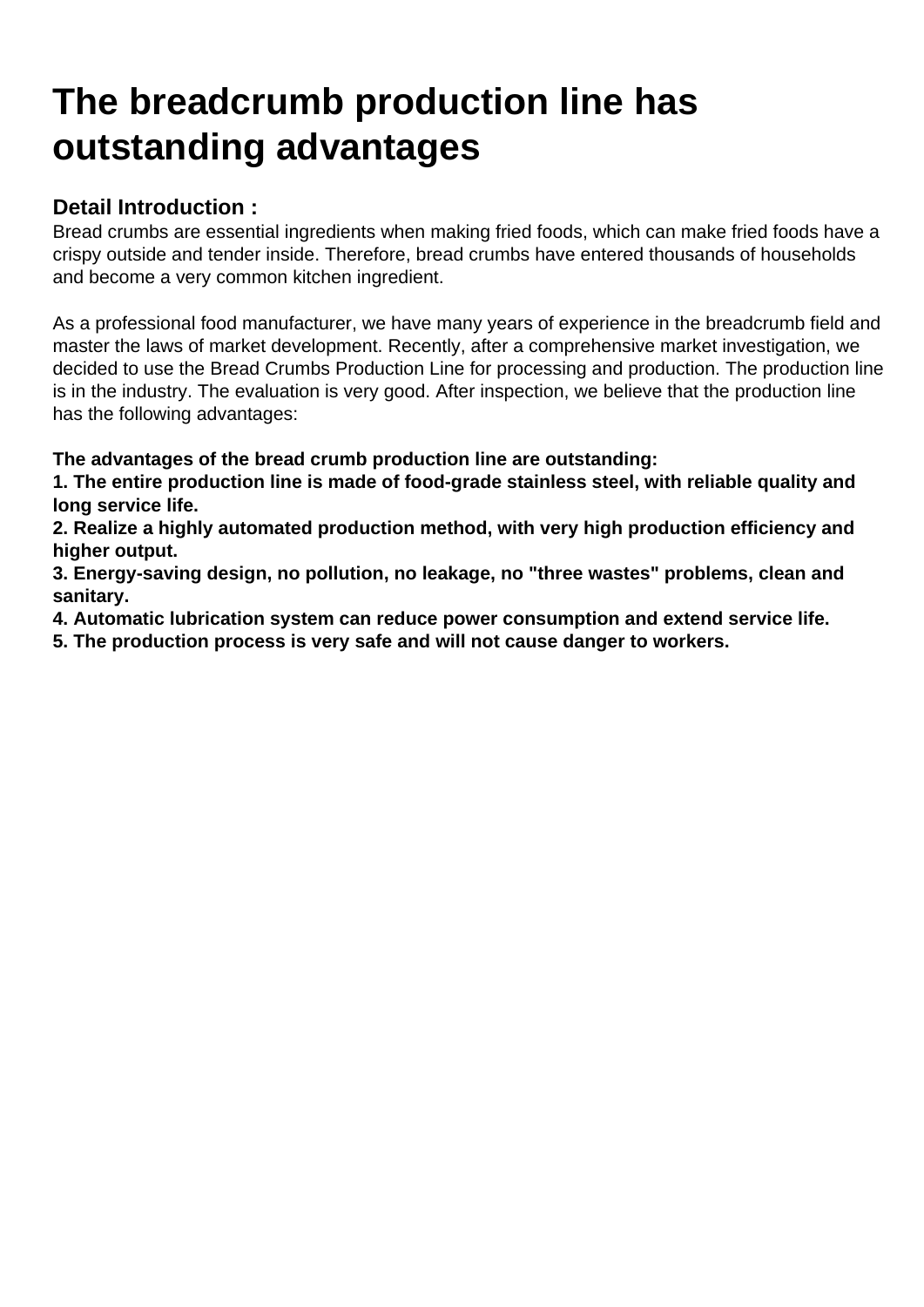

The breadcrumb production line has very prominent advantages and outstanding performance. It has obvious advantages in actual processing and production, and can meet our various processing needs, especially when compared with traditional breadcrumb production methods. The advantages are more obvious.

**Comparison of bread crumb production line and traditional bread crumb processing methods:** The breadcrumb production line realizes fully automated production, and uses food-grade stainless steel materials and internationally renowned brand accessories. It has a long use time, low production cost, and very low labor cost. The traditional breadcrumb production method requires a lot of energy. As well as labor, the production cost is very high.

The breadcrumb production line uses the extrusion method to make breadcrumbs, which not only retains the nutrients in the raw materials, but also has a richer taste. However, the traditional breadcrumb production method will form more obvious particles during grinding, which will seriously affect Taste.

**The breadcrumb production line has high efficiency and large output, while the traditional breadcrumb production method has low efficiency and low output.**

After a comprehensive comparison, we will find that the breadcrumb production line has obvious advantages and outstanding performance, and can produce a variety of different breadcrumbs, allowing our market scope to be further expanded.

**The manufacturer has also developed a variety of different models, so it can meet the needs of more food processing plants, whether it is a large enterprise or a small enterprise, you can find the most suitable production equipment here.**